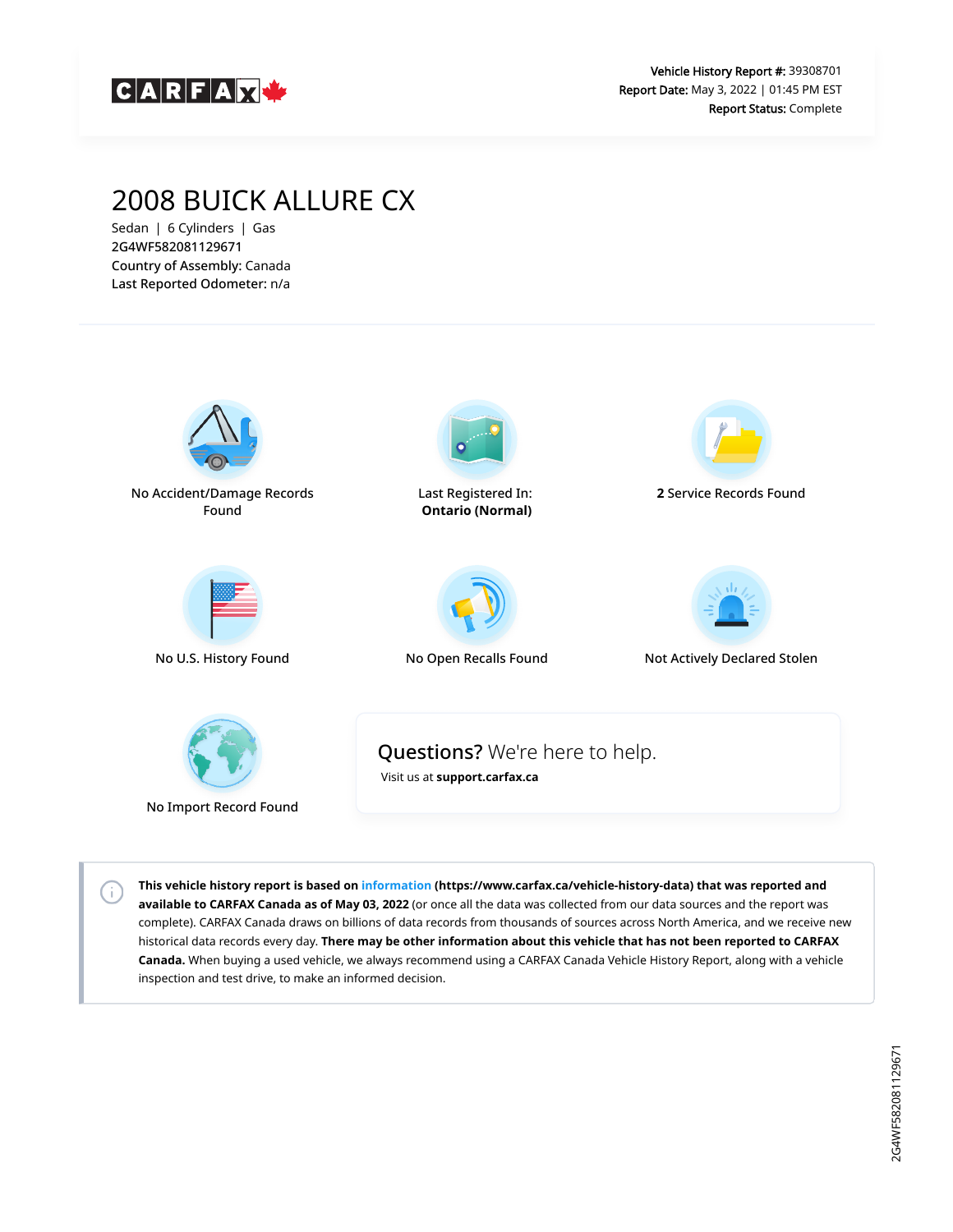# **Vehicle History Report**



### $\mathbb{A}_{\mathbb{A}}$  Accident/Damage

There are no accidents/damage reported on this vehicle.

### Registration

This vehicle has been registered in the province of **Ontario** in **Canada** with **Normal** branding.

**We checked for:** Inspection Required, Normal, Non-repairable, Rebuilt, Salvage and Stolen.

#### Service Records

| <b>DATE</b> | <b>ODOMETER</b> | <b>SOURCE</b>                                      | <b>DETAILS</b>                                  |
|-------------|-----------------|----------------------------------------------------|-------------------------------------------------|
| 2010 Aug 25 |                 | Service Facility<br>Cambridge, Ontario, Canada     | Vehicle serviced                                |
| 2022 Apr 30 |                 | Zehr Automotive Inc.<br>Tavistock, Ontario, Canada | Vehicle serviced<br>Safety inspection performed |

#### <span id="page-1-0"></span>Open Recalls

 No safety recall information available as of the date/time that this report was generated. For additional safety recall information and nonsafety related recall campaigns, please contact BUICK or visit **[GM's website.](https://my.gm.ca/gm/en/recalls#%2F)**

#### <span id="page-1-1"></span>Stolen Vehicle Check

This vehicle is not actively declared stolen.

# Detailed History

| <b>DATE</b> | <b>ODOMETER</b> | <b>SOURCE</b>                          | <b>RECORD TYPE</b> | <b>DETAILS</b>                                             |
|-------------|-----------------|----------------------------------------|--------------------|------------------------------------------------------------|
| 2007 Aug 3  |                 | Motor Vehicle Dept.<br>Ontario, Canada | Canadian Renewal   | Registration Issued or Renewed<br>First Owner Reported     |
| 2008 Jan 1  |                 | Motor Vehicle Dept.<br>Ontario, Canada | Canadian Renewal   | Registration Issued or Renewed<br>Previous Use: Commercial |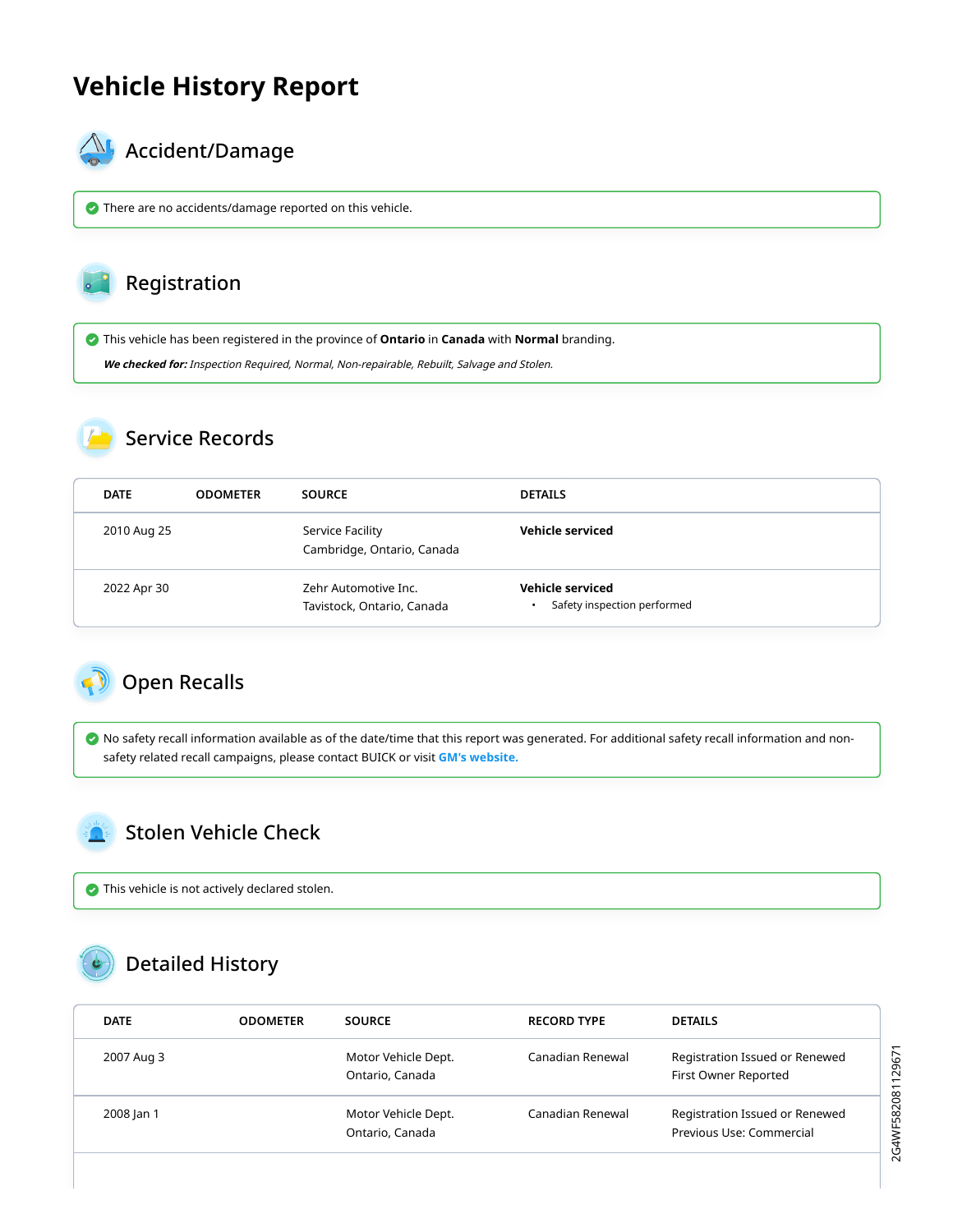| <b>DATE</b> | <b>ODOMETER</b> | <b>SOURCE</b>                                         | <b>RECORD TYPE</b> | <b>DETAILS</b>                                           |
|-------------|-----------------|-------------------------------------------------------|--------------------|----------------------------------------------------------|
| 2008 May 30 |                 | Motor Vehicle Dept.<br>Ontario, Canada                | Canadian Renewal   | Registration Issued or Renewed                           |
| 2009 May 30 |                 | Motor Vehicle Dept.<br>Ontario, Canada                | Canadian Renewal   | Registration Issued or Renewed<br>New Owner reported     |
| 2010 May 30 |                 | Motor Vehicle Dept.<br>Ontario, Canada                | Canadian Renewal   | Registration Issued or Renewed                           |
| 2010 Aug 25 |                 | <b>Service Facility</b><br>Cambridge, Ontario, Canada | Service Record     | Vehicle serviced                                         |
| 2011 May 30 |                 | Motor Vehicle Dept.<br>Ontario, Canada                | Canadian Renewal   | Registration Issued or Renewed                           |
| 2011 Dec 20 |                 | Motor Vehicle Dept.<br>Ontario, Canada                | Canadian Renewal   | Registration Issued or Renewed<br>Previous Use: Personal |
| 2012 Apr 30 |                 | Motor Vehicle Dept.<br>Ontario, Canada                | Canadian Renewal   | New Owner Reported                                       |
| 2012 Dec 20 |                 | Motor Vehicle Dept.<br>Ontario, Canada                | Canadian Renewal   | Registration Issued or Renewed<br>Previous Use: Personal |
| 2013 Dec 20 |                 | Motor Vehicle Dept.<br>Ontario, Canada                | Canadian Renewal   | Registration Issued or Renewed<br>Previous Use: Personal |
| 2014 Dec 20 |                 | Motor Vehicle Dept.<br>Ontario, Canada                | Canadian Renewal   | Registration Issued or Renewed<br>Previous Use: Personal |
| 2015 Dec 20 |                 | Motor Vehicle Dept.<br>Ontario, Canada                | Canadian Renewal   | Registration Issued or Renewed<br>Previous Use: Personal |
| 2016 Dec 20 |                 | Motor Vehicle Dept.<br>Ontario, Canada                | Canadian Renewal   | Registration Issued or Renewed<br>Previous Use: Personal |
| 2017 Dec 20 |                 | Motor Vehicle Dept.<br>Ontario, Canada                | Canadian Renewal   | Registration Issued or Renewed<br>Previous Use: Personal |
| 2021 Mar 23 |                 | Motor Vehicle Dept.<br>Ontario, Canada                | Canadian Renewal   | Registration Issued or Renewed<br>Previous Use: Personal |
| 2021 Dec 20 |                 | Motor Vehicle Dept.<br>Ontario, Canada                | Canadian Renewal   | Registration Issued or Renewed<br>Previous Use: Personal |
| 2022 Apr 30 |                 | Zehr Automotive Inc.<br>Tavistock, Ontario, Canada    | Service Record     | Vehicle serviced                                         |



This vehicle history report is compiled from multiple data sources. It is not always possible for CARFAX Canada ULC or its source data providers to obtain complete information on any one vehicle. For example, there may be registrations, declarations, accident information, service records, recall information, odometer readings or other information where discrepancies that apply to this vehicle are not reflected in this report. CARFAX Canada